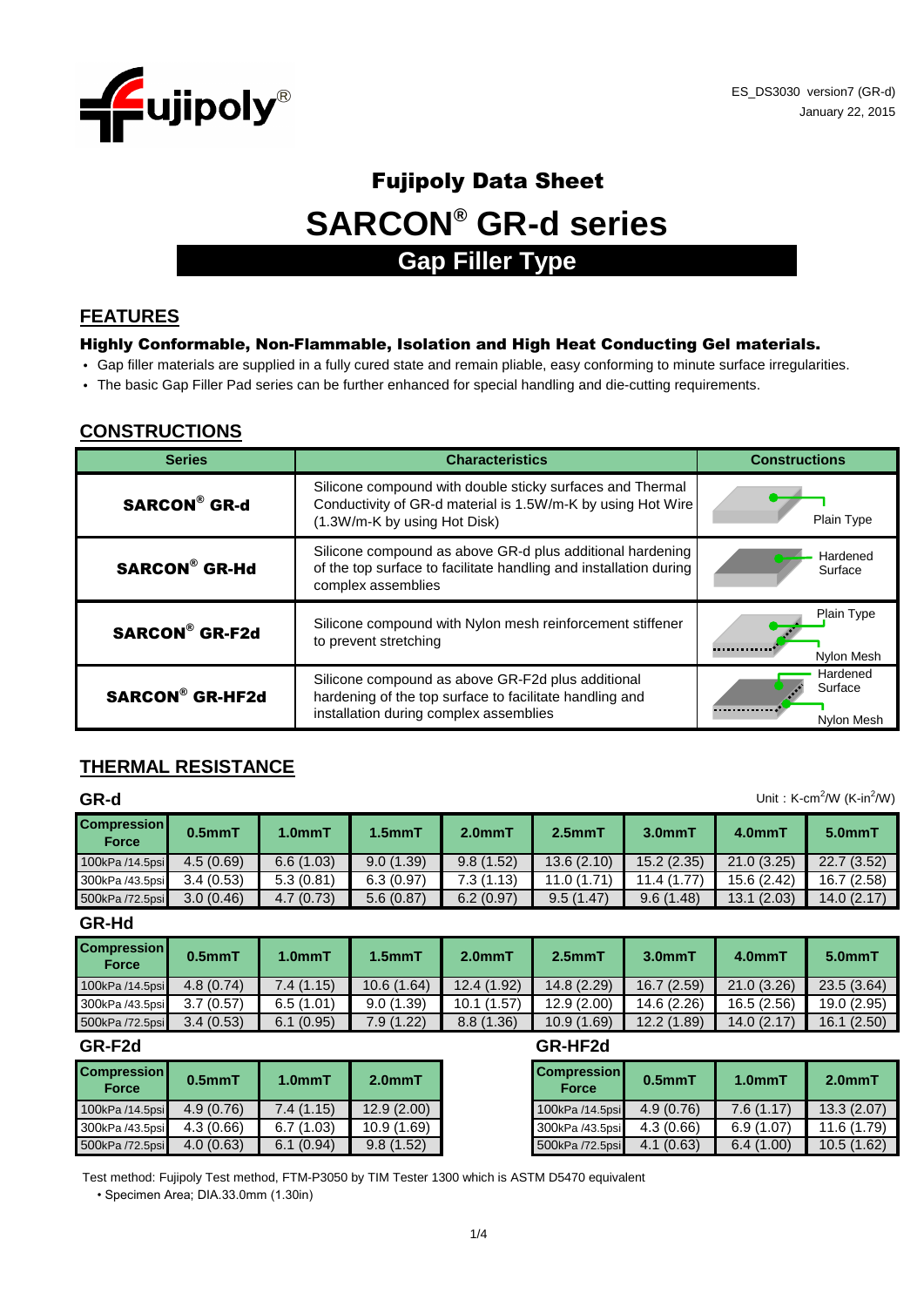#### **TYPICAL PROPERTIES**

|            | <b>Properties</b>           | unit                        |           |                         | GR-d                                | <b>Test method</b>    | <b>Specimen</b>          |
|------------|-----------------------------|-----------------------------|-----------|-------------------------|-------------------------------------|-----------------------|--------------------------|
| Physical   | Color                       | $\overline{\phantom{a}}$    |           |                         | Dark Gray                           | Visual                |                          |
| Properties | <b>Specific Gravity</b>     | ۰                           |           |                         | 2.6                                 | ASTM D792             | A                        |
|            | <b>Hardness</b>             | Shore OO                    |           |                         | 50                                  | ASTM D2240            | B                        |
|            | <b>Highest Value</b>        |                             | (ASKER C) |                         | (18)                                | (ISO 7619)            |                          |
|            | Tensile Strength            | MPa (psi)                   |           |                         | 0.3(43.5)                           | ASTM D412             | A                        |
|            | Elongation                  | $\%$                        |           |                         | 100                                 | ASTM D412             | A                        |
|            | <b>Tear Strength</b>        | N/mm (ppi)                  |           |                         | 1.0(5.7)                            | ASTM D624             | A                        |
| Electrical | <b>Volume Resistivity</b>   | Ohm-m                       |           |                         | $1.0x10^{12}$                       | ASTM D257             | C                        |
| Properties | Breakdown Voltage           | kV/mm (volts/mil)           |           |                         | 18 (457)                            | ASTM D149             | $\mathsf C$              |
|            | Dielectric Strength         | kV/mm (volts/mil)           |           |                         | 14 (356)                            | ASTM D149             | $\mathsf{C}$             |
|            |                             |                             | 50Hz      |                         | 5.82                                |                       |                          |
|            | Dielectric Constant         |                             | 1kHz      |                         | 5.56                                | ASTM D150             | $\overline{A}$           |
|            |                             |                             | 1MHz      |                         | 5.46                                |                       |                          |
|            |                             |                             | 50Hz      |                         | 0.0483                              |                       |                          |
|            | <b>Dissipation Factor</b>   |                             | 1kHz      |                         | 0.0147                              | ASTM D150             | $\overline{A}$           |
|            |                             |                             | 1MHz      |                         | 0.0029                              |                       |                          |
| Thermal    | <b>Thermal Conductivity</b> | $W/m-K$                     |           | 1.5                     | by Hot Wire                         | ASTM D2326            |                          |
| Properties |                             |                             |           | 1.3                     | by Hot Disk                         | ISO/CD 22007-2        |                          |
|            | Useful Temperature          | $^{\circ}C$ ( $^{\circ}F$ ) |           |                         | $-40$ to $+150$ ( $-40$ to $+302$ ) |                       | $\overline{\phantom{a}}$ |
|            | Low molecular<br>Siloxane   | wt%                         |           | $D_4$ to $D_{20}$ Total | 0.0099                              | Gas<br>Chromatography |                          |
|            | <b>Flame Retardant</b>      |                             |           |                         | $GR-d = V-0$ (See.P4)               | <b>UL 94</b>          |                          |

• Specimen A: 2mmT • Specimen B: 30mmW x 50mmL x 12mmT (3mmT x 4pcs) • Specimen C: 120mmW × 120mmL × 1mmT

• Test methods of Thermal Conductivity are based on Fujipoly Test Method, FTM P-1612 by Hot Disk and FTM P-1620 by Hot Wire.

### **COMPRESSION FORCE**

| GR-d                        | Unit: $N/6.4cm2$ (psi) |                     |              |             |             |             |            |            |  |
|-----------------------------|------------------------|---------------------|--------------|-------------|-------------|-------------|------------|------------|--|
| <b>Compression</b><br>Ratio | 0.5 <sub>mm</sub> T    | 1.0 <sub>mm</sub> T | $1.5$ mm $T$ | $2.0mm$ T   | $2.5mm$ T   | $3.0mm$ T   | 4.0mmT     | $5.0mm$ T  |  |
| 10%                         | 142 (32.2)             | 121(27.4)           | 101(23.0)    | 100 (22.7)  | 78 (17.7)   | 60 (13.6)   | 46 (10.3)  | 40(9.1)    |  |
| 20%                         | 250(56.6)              | 198 (44.9)          | 172 (39.0)   | 155(35.1)   | 140 (31.7)  | 124(28.1)   | 98 (22.1)  | 84 (19.0)  |  |
| 30%                         | 394 (89.3)             | 308 (69.8)          | 279 (63.1)   | 249 (56.4)  | 221 (50.2)  | 202 (45.8)  | 175 (39.7) | 157 (35.6) |  |
| 40%                         | 558 (126.4)            | 441 (99.9)          | 417 (94.5)   | 385 (87.2)  | 346 (78.4)  | 309(70.0)   | 270 (61.2) | 236 (53.5) |  |
| 50%                         | 720 (163.1)            | 626 (141.8)         | 597 (135.3)  | 579 (131.2) | 519 (117.5) | 463 (104.9) | 395 (89.5) | 337 (76.4) |  |
| Sustain 50%                 | 360(81.6)              | 340 (77.0)          | 292 (66.1)   | 306(69.3)   | 270 (61.2)  | 252(57.1)   | 189 (42.8) | 152 (34.4) |  |

#### **GR-Hd**

| <b>Compression</b><br><b>Ratio</b> | $0.5mm$ T    | 1.0 <sub>mm</sub> T | $1.5$ mm $T$ | 2.0 <sub>mm</sub> T | $2.5mm$ T   | $3.0mm$ T   | $4.0mm$ T   | $5.0mm$ T  |
|------------------------------------|--------------|---------------------|--------------|---------------------|-------------|-------------|-------------|------------|
| 10%                                | 198 (44.9)   | 147 (33.3)          | 134 (30.4)   | 123 (27.9)          | 95(21.5)    | 86 (19.5)   | 76 (17.2)   | 61(13.8)   |
| 20%                                | 468 (106.0)  | 342 (77.5)          | 241 (54.6)   | 201(45.5)           | 180 (40.8)  | 152 (34.4)  | 133(30.1)   | 116(26.3)  |
| 30%                                | 712 (161.3)  | 530 (120.1)         | 402 (91.1)   | 307 (69.6)          | 275 (62.3)  | 240 (54.4)  | 232 (52.6)  | 190 (43.0) |
| 40%                                | 949 (215.0)  | 720 (163.1)         | 588 (133.2)  | 452 (102.4)         | 406 (92.0)  | 361(81.8)   | 319 (72.3)  | 292 (66.2) |
| 50%                                | 1167 (264.4) | 955 (216.4)         | 788 (178.5)  | 645 (146.1)         | 582 (131.9) | 530 (120.1) | 489 (110.8) | 434 (98.3) |
| Sustain 50%                        | 822 (186.2)  | 621 (140.7)         | 457 (103.5)  | 429 (97.2)          | 378 (85.6)  | 313 (70.9)  | 306 (69.3)  | 284 (64.3) |

Test method: Measured by ASTM D575-91 for reference

• Specimen Area; DIA.28.6mm (1.13in) • Platen Area; DIA. 28.6mm (1.13in) • Sustain 50%: Sustain 50% at 1 minute later

• Compression Velocity; 5.0mm/minute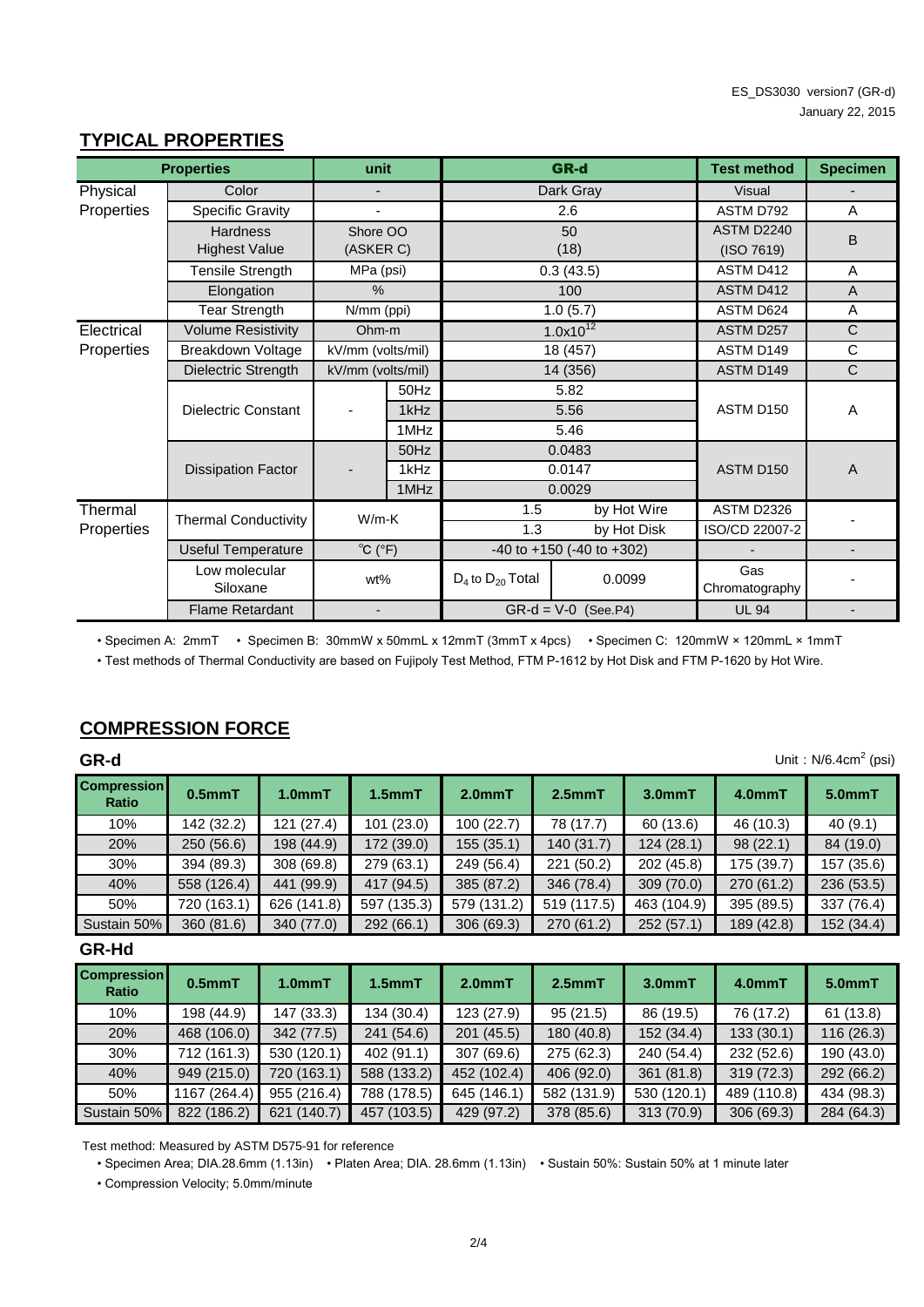| GR-F2d                             | Unit: $N/6.4cm2$ (psi) |              |              |  |  |  |
|------------------------------------|------------------------|--------------|--------------|--|--|--|
| <b>Compression</b><br><b>Ratio</b> | $0.5mm$ T              | 1.0mmT       | $2.0mm$ T    |  |  |  |
| 10%                                | 157 (35.6)             | 260 (58.9)   | 117 (26.5)   |  |  |  |
| 20%                                | 344 (77.9)             | 535 (121.2)  | 254 (57.5)   |  |  |  |
| 30%                                | 587 (133.0)            | 783 (177.4)  | 416 $(94.3)$ |  |  |  |
| 40%                                | 845 (191.4)            | 1051 (238.1) | 622 (140.9)  |  |  |  |
| 50%                                | 1115 (252.6)           | 1345 (304.7) | 877 (198.7)  |  |  |  |
| Sustain 50%                        | 885 (200.5)            | 791 (179.2)  | 561 (127.1)  |  |  |  |

#### **GR-HF2d**

| <b>Compression</b><br><b>Ratio</b> | $0.5mm$ T    | $1.0mm$ T    | $2.0mm$ T    |
|------------------------------------|--------------|--------------|--------------|
| 10%                                | 178 (40.3)   | 245 (55.5)   | 154 (34.9)   |
| 20%                                | 426 (96.5)   | 598 (135.5)  | 353 (80.0)   |
| 30%                                | 679 (157.9)  | 877 (198.7)  | 584 (132.3)  |
| 40%                                | 972 (220.2)  | 1170 (265.1) | 849 (192.4)  |
| 50%                                | 1259 (285.2) | 1495 (338.7) | 1103 (249.9) |
| Sustain 50%                        | 1057 (239.5) | 1078 (244.2) | 690 (156.3)  |

Test method: Measured by ASTM D575-91 for reference

• Specimen Area; DIA.28.6mm (1.13in) • Platen Area; DIA. 28.6 (1.13in) • Sustain 50%: Sustain 50% at 1 minute later • Compression Velocity; 5.0mm/minute

#### **DURABILITY**

| <b>Test Property</b>    | Unit    |                | 70°C           | $150^{\circ}$ C |                |  |
|-------------------------|---------|----------------|----------------|-----------------|----------------|--|
|                         |         | <b>Initial</b> | After 1,000hrs | <b>Initial</b>  | After 1,000hrs |  |
| <b>Specific Gravity</b> |         | 2.6            | 2.6            | 2.6             | 2.6            |  |
| <b>Hardness</b>         | ASKER C | 18             | 22             | 18              |                |  |
| Breakdown Voltage       | kV/mm   | 18             | 20             | 18              |                |  |
| Thermal conductivity    | $W/m-K$ | 1.5            | 1.5            | 1.5             | 1.5            |  |

| <b>Test Property</b>        | Unit    |                | 60°C/95%RH     |                | $-40^{\circ}$ C |
|-----------------------------|---------|----------------|----------------|----------------|-----------------|
|                             |         | <b>Initial</b> | After 1,000hrs | <b>Initial</b> | After 120hrs    |
| <b>Specific Gravity</b>     |         | 2.6            | 2.6            | 2.6            | 2.6             |
| <b>Hardness</b>             | ASKER C | 18             | 20             | 18             |                 |
| Breakdown Voltage           | kV/mm   | 18             | 20             | 18             |                 |
| <b>Thermal Conductivity</b> | $W/m-K$ | 1.5            | .5             | C. I           | ن. ا            |

| <b>Test Property</b>        | <b>Unit</b> | $-40^{\circ}C(30\text{min}) \Leftrightarrow +85^{\circ}C(30\text{min})$ |              |  |
|-----------------------------|-------------|-------------------------------------------------------------------------|--------------|--|
|                             |             | <b>Initial</b>                                                          | After 120hrs |  |
| <b>Specific Gravity</b>     |             | 2.6                                                                     | 2.6          |  |
| <b>Hardness</b>             | ASKER C     |                                                                         | 20           |  |
| <b>Breakdown Voltage</b>    | kV/mm       | 18                                                                      | 18           |  |
| <b>Thermal Conductivity</b> | $W/m-K$     | 1.5                                                                     | 1.5          |  |

•Specimen : GR-d • Test methods of Thermal Conductivity base on Fujipoly Test Method, FTM P-1620 by Hot Wire.

reduced temperature

| $-40^{\circ}$ C = $-40^{\circ}$ F | $60^{\circ}$ C = 140 $^{\circ}$ F | $70^{\circ}$ C = 158°F |
|-----------------------------------|-----------------------------------|------------------------|
| $85^{\circ}$ C = 185°F            | $150^{\circ}$ C = 302°F           |                        |